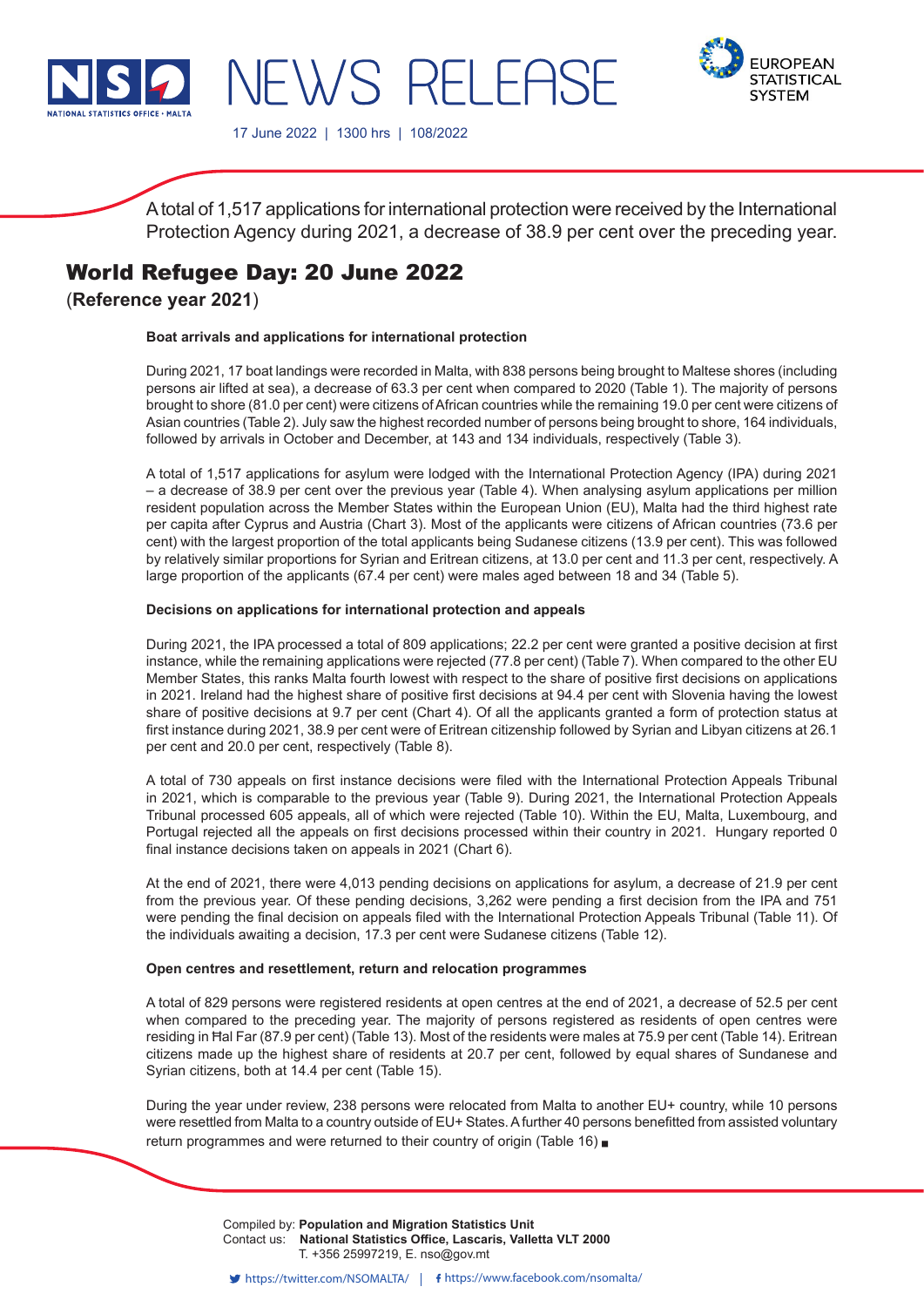|  | Table 1. Boats arriving in Malta with irregular immigrants by year |  |  |  |  |
|--|--------------------------------------------------------------------|--|--|--|--|
|--|--------------------------------------------------------------------|--|--|--|--|

| Year | Number of boat<br>landings <sup>1</sup> | <b>Total number of</b><br>persons brought<br>to shore <sup>2</sup> |
|------|-----------------------------------------|--------------------------------------------------------------------|
| 2011 | 9                                       | 1,579                                                              |
| 2012 | 27                                      | 1,890                                                              |
| 2013 | 24                                      | 2,008                                                              |
| 2014 | 5                                       | 569                                                                |
| 2015 | 1                                       | 106                                                                |
| 2016 | $\overline{\phantom{a}}$                | 24                                                                 |
| 2017 |                                         | 20                                                                 |
| 2018 | 16                                      | 1,445                                                              |
| 2019 | 43                                      | 3,405                                                              |
| 2020 | 29                                      | 2,281                                                              |
| 2021 | 17                                      | 838                                                                |

 $1$  Figures refer to number of boat landings and may include landings involving more than one boat.

Source: Police General Headquarters - Immigration Section 2 Figures regarding irregular immigrants arriving by boat also include persons who were airlifted and evacuated when found at sea.



## **Chart 1. Boats arriving in Malta with irregular immigrants1**

 $1$  Figures refer to number of boat landings and may include landings involving more than one boat. They also include persons who were airlifted and evacuated when found at sea. Source: Police General Headquarters - Immigration Section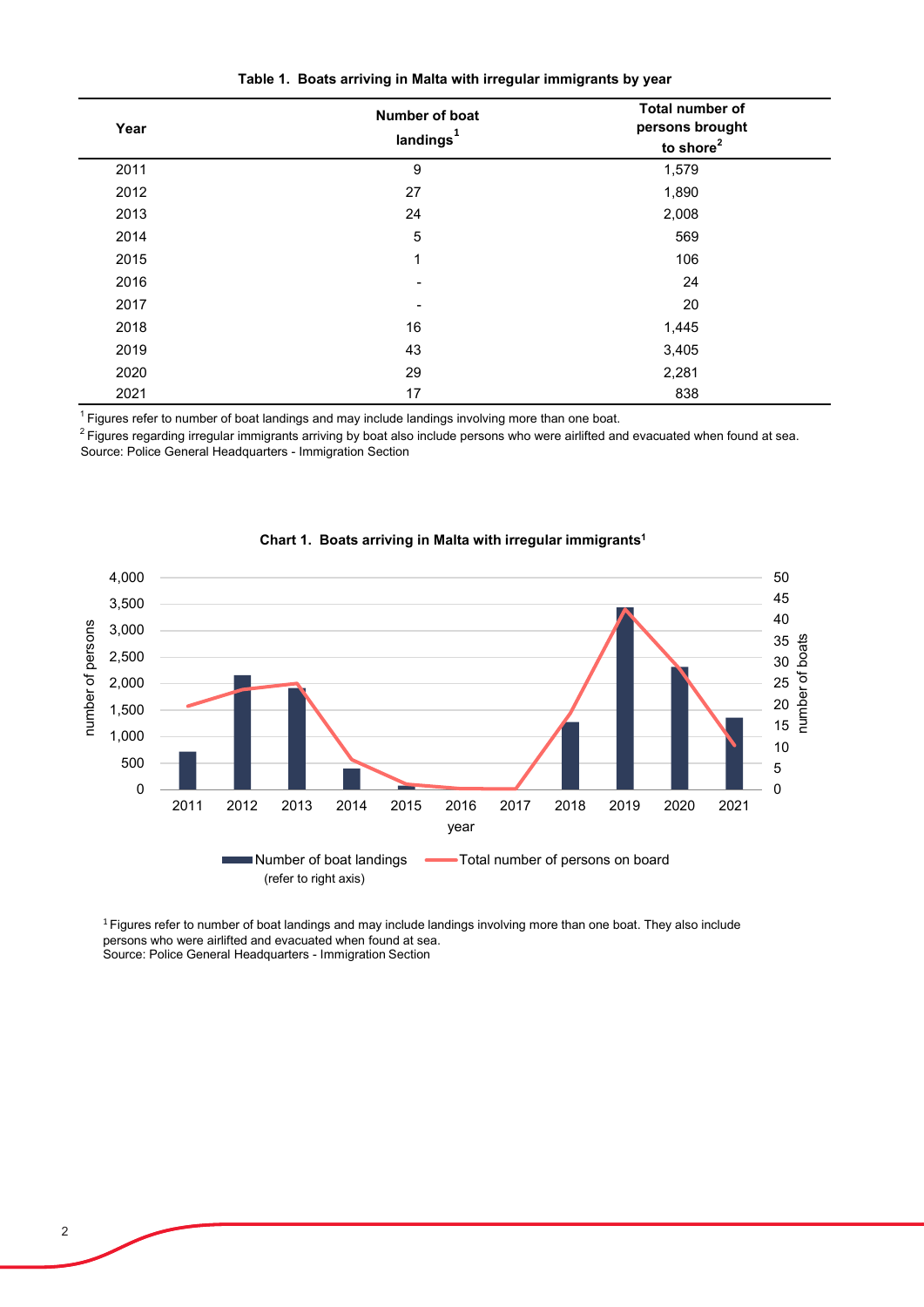| <b>Country of nationality</b>      | <b>Number</b> | % total |
|------------------------------------|---------------|---------|
| Africa                             | 679           | 81.0    |
| Chad                               | 14            | 1.7     |
| Cote d'Ivoire                      | 37            | 4.4     |
| Egypt                              | 96            | 11.5    |
| Eritrea                            | 220           | 26.3    |
| Gambia                             | 23            | 2.7     |
| Ghana                              | 16            | 1.9     |
| Guinea                             | 14            | 1.7     |
| Libya                              | 24            | 2.9     |
| Mali                               | 26            | 3.1     |
| Morocco                            | 25            | 3.0     |
| Nigeria                            | 17            | 2.0     |
| Senegal                            | 17            | 2.0     |
| South Sudan                        | 14            | 1.7     |
| Sudan                              | 100           | 11.9    |
| <b>Other African nationalities</b> | 36            | 4.3     |
| Asia                               | 159           | 19.0    |
| Bangladesh                         | 10            | 1.2     |
| Palestine                          | 10            | 1.2     |
| Syria                              | 134           | 16.0    |
| <b>Other Asian nationalities</b>   | 5             | 0.6     |
| <b>Total</b>                       | 838           | 100.0   |

| Table 2. Irregular immigrants arriving by boat <sup>1</sup> by country of nationality |  |  |  |  |  |  |  |
|---------------------------------------------------------------------------------------|--|--|--|--|--|--|--|
|---------------------------------------------------------------------------------------|--|--|--|--|--|--|--|

Source: Police General Headquarters - Immigration Section 1 Figures regarding irregular immigrants arriving by boat also include persons who were airlifted and evacuated when found at sea.

| <b>Month</b> | Number of boat<br>landings <sup>1</sup> | Total number of<br>persons brought<br>to shore $2$ |
|--------------|-----------------------------------------|----------------------------------------------------|
| January      |                                         |                                                    |
| February     | $\overline{c}$                          | 65                                                 |
| March        |                                         |                                                    |
| April        | 1                                       | 14                                                 |
| May          | $\overline{2}$                          | 74                                                 |
| June         | 1                                       | 97                                                 |
| July         | $\mathsf 3$                             | 164                                                |
| August       | $\overline{2}$                          | 56                                                 |
| September    |                                         |                                                    |
| October      | 2                                       | 143                                                |
| November     | $\overline{c}$                          | 91                                                 |
| December     | $\overline{c}$                          | 134                                                |
| <b>Total</b> | 17                                      | 838                                                |

 $^{\text{1}}$  Figures refer to number of boat landings and may include landings involving more than one boat.

 $^2$  Figures regarding irregular immigrants arriving by boat also include persons who were airlifted and evacuated when found at sea.

Source: Police General Headquarters - Immigration Section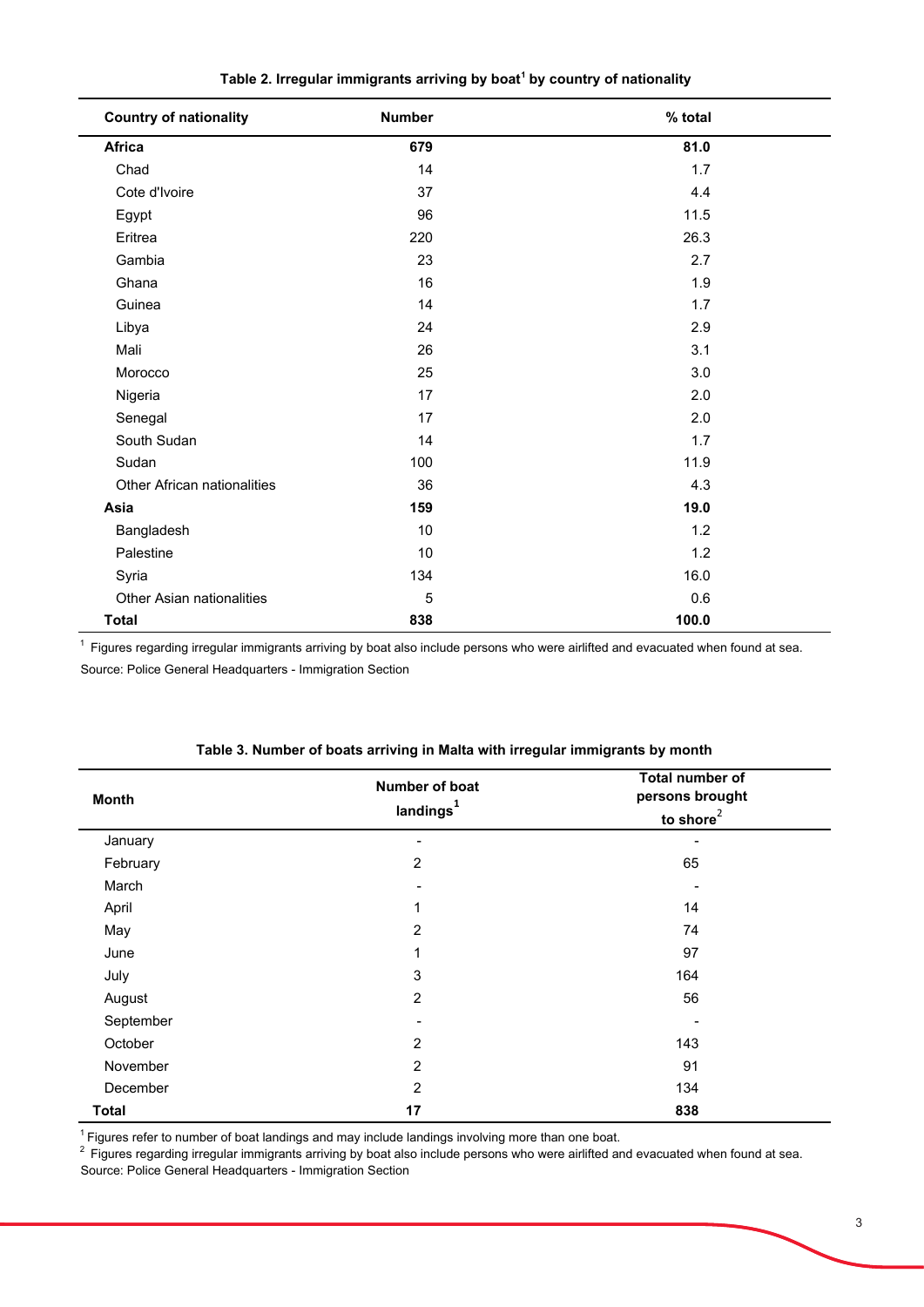| Year | Number of<br>applications | Annual<br>% change |
|------|---------------------------|--------------------|
| 2011 | 1,891                     | 974.4              |
| 2012 | 2,080                     | 10.0               |
| 2013 | 2,246                     | 8.0                |
| 2014 | 1,352                     | $-39.8$            |
| 2015 | 1,844                     | 36.4               |
| 2016 | 1,928                     | 4.6                |
| 2017 | 1,839                     | $-4.6$             |
| 2018 | 2,131                     | 15.9               |
| 2019 | 4,090                     | 91.9               |
| 2020 | 2,482                     | $-39.3$            |
| 2021 | 1,517                     | $-38.9$            |

|  |  | Table 4. Total number of asylum applications filed with the International Protection Agency by year |  |
|--|--|-----------------------------------------------------------------------------------------------------|--|
|--|--|-----------------------------------------------------------------------------------------------------|--|

Notes:

1. The International Protection Agency's (IPA) premises was closed between 13 March 2020 and 17 May 2020 due to the COVID-19 lockdown. However, IPA was still receiving requests to set an appointment to lodge an application.

2. Table on total number of aslyum applications by month is available in the excel version of this news release (Table 4a). Source: International Protection Agency (IPA)



## **Chart 2. Total number of asylum applications filed with the International Protection Agency by month**

Source: International Protection Agency (IPA)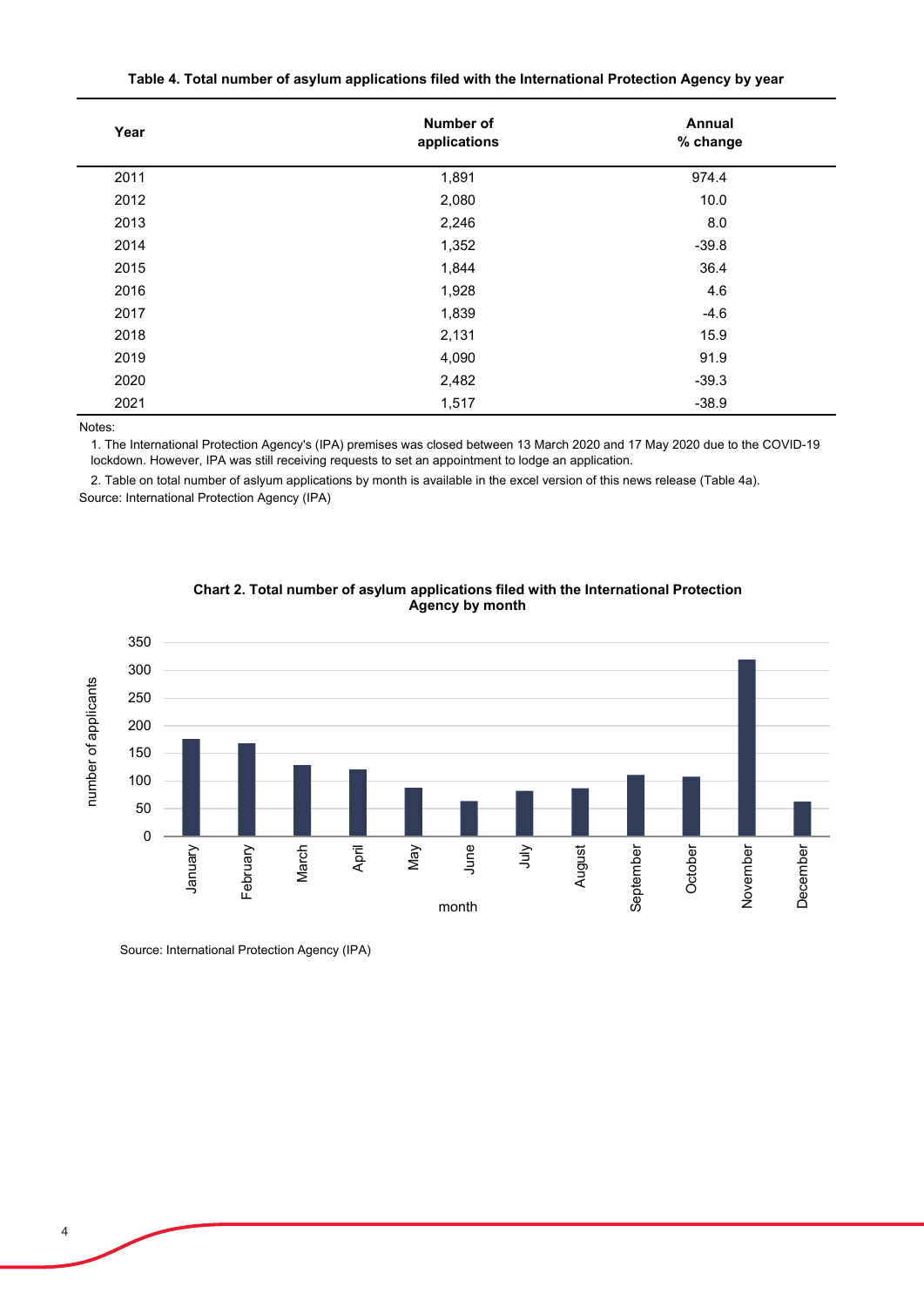| <b>Country of citizenship</b>   | <b>Males</b>     | <b>Females</b>               | <b>Total</b> |  |
|---------------------------------|------------------|------------------------------|--------------|--|
| <b>Europe</b>                   | 19               | 13                           | 32           |  |
| Ukraine                         | 11               | 9                            | 20           |  |
| Other European countries        | 8                | 4                            | 12           |  |
| Africa                          | 977              | 139                          | 1,116        |  |
| Chad                            | 22               |                              | 22           |  |
| Egypt                           | 45               | 1                            | 46           |  |
| Eritrea                         | 145              | 27                           | 172          |  |
| Ethiopia                        | 16               | 8                            | 24           |  |
| Gambia                          | 91               | $\mathbf{1}$                 | 92           |  |
| Ghana                           | 28               | 4                            | 32           |  |
| Guinea                          | 30               | 6                            | 36           |  |
| Ivory Coast                     | $30\,$           | 10                           | 40           |  |
| Libya                           | 71               | 21                           | 92           |  |
| Mali                            | 25               |                              | 25           |  |
| Morocco                         | 22               | 3                            | 25           |  |
| Nigeria                         | 42               | 18                           | 60           |  |
| Senegal                         | 36               | $\qquad \qquad \blacksquare$ | 36           |  |
| Somalia                         | 118              | 28                           | 146          |  |
| South Sudan                     | 18               |                              | 18           |  |
| Sudan                           | 204              | $\overline{7}$               | 211          |  |
| Other African countries         | 34               | 5                            | 39           |  |
| <b>America</b>                  | 18               | 22                           | 40           |  |
| Colombia                        | 8                | 5                            | 13           |  |
| Venezuela                       | $\overline{7}$   | 15                           | 22           |  |
| <b>Other American countries</b> | 3                | $\sqrt{2}$                   | $\sqrt{5}$   |  |
| Asia                            | 244              | 84                           | 328          |  |
| Bangladesh                      | 54               | $\overline{\phantom{a}}$     | 54           |  |
| Georgia                         | 10               | 2                            | 12           |  |
| Pakistan                        | 22               | 1                            | 23           |  |
| Palestine                       | $\boldsymbol{9}$ | 6                            | 15           |  |
| Syria                           | 131              | 66                           | 197          |  |
| Other Asian countries           | 18               | $\boldsymbol{9}$             | 27           |  |
| <b>Stateless</b>                | 1                |                              | 1            |  |
| <b>Total</b>                    | 1,259            | 258                          | 1,517        |  |
| Age                             | <b>Males</b>     | <b>Females</b>               | <b>Total</b> |  |
| $0 - 17$                        | 88               | 88                           | 176          |  |
| 18-34                           | 1,022            | 121                          | 1,143        |  |
| 35 or more                      | 149              | 49                           | 198          |  |
| <b>Total</b>                    | 1,259            | 258                          | 1,517        |  |

**Table 5. Total number of asylum applications filed with the International Protection Agency by sex, country of citizenship and age**

Source: International Protection Agency (IPA)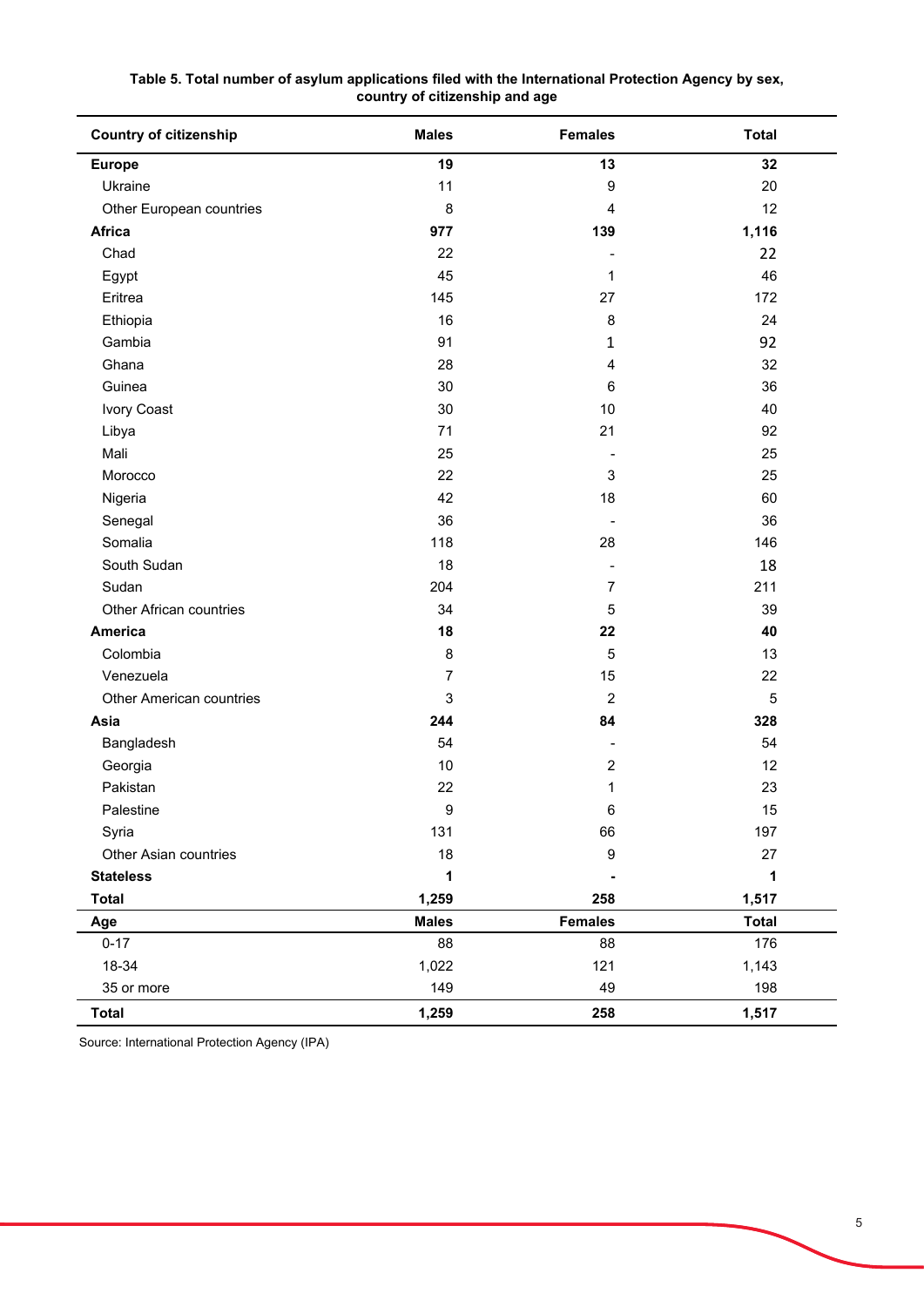|                          | <b>Total asylum applications</b> |                         |                          |  |  |  |
|--------------------------|----------------------------------|-------------------------|--------------------------|--|--|--|
| <b>Reporting country</b> | Absolute $\overline{2}$          | <b>Per million</b>      | Share in EU <sup>1</sup> |  |  |  |
|                          | (rounded)                        | population <sup>3</sup> | total (%)                |  |  |  |
| Austria                  | 38,640                           | 4,325.7                 | 6.1                      |  |  |  |
| Belgium                  | 25,035                           | 2,164.5                 | 4.0                      |  |  |  |
| <b>Bulgaria</b>          | 11,000                           | 1,590.4                 | 1.7                      |  |  |  |
| Croatia                  | 2,935                            | 727.1                   | 0.5                      |  |  |  |
| Cyprus                   | 13,670                           | 15,256.6                | 2.2                      |  |  |  |
| Czechia                  | 1,410                            | 131.8                   | 0.2                      |  |  |  |
| Denmark                  | 2,100                            | 359.6                   | 0.3                      |  |  |  |
| Estonia                  | 80                               | 60.1                    | 0.0                      |  |  |  |
| Finland                  | 2,540                            | 459.0                   | 0.4                      |  |  |  |
| France                   | 120,705                          | 1,784.1                 | 19.1                     |  |  |  |
| Germany                  | 190,615                          | 2,292.3                 | 30.2                     |  |  |  |
| Greece                   | 28,355                           | 2,655.3                 | 4.5                      |  |  |  |
| Hungary                  | 40                               | 4.1                     | $0.0\,$                  |  |  |  |
| Ireland                  | 2,650                            | 529.3                   | 0.4                      |  |  |  |
| Italy                    | 53,140                           | 897.1                   | 8.4                      |  |  |  |
| Latvia                   | 615                              | 324.8                   | 0.1                      |  |  |  |
| Lithuania                | 3,940                            | 1,409.3                 | 0.6                      |  |  |  |
| Luxembourg               | 1,410                            | 2,221.4                 | 0.2                      |  |  |  |
| Malta                    | 1,515                            | 2,935.5                 | 0.2                      |  |  |  |
| Netherlands              | 26,555                           | 1,519.6                 | 4.2                      |  |  |  |
| Poland                   | 7,810                            | 206.4                   | 1.2                      |  |  |  |
| Portugal                 | 1,540                            | 149.5                   | 0.2                      |  |  |  |
| Romania                  | 9,585                            | 499.2                   | 1.5                      |  |  |  |
| Slovakia                 | 370                              | 67.8                    | 0.1                      |  |  |  |
| Slovenia                 | 5,300                            | 2,513.1                 | 0.8                      |  |  |  |
| Spain                    | 65,315                           | 1,378.0                 | 10.4                     |  |  |  |
| Sweden                   | 14,030                           | 1,351.7                 | 2.2                      |  |  |  |

**Table 6. Total asylum applications by EU1 reporting country**

 $1$  EU refers to EU27 excluding the United Kingdom.

<sup>2</sup> Data disseminated by Eurostat is rounded to the nearest 5. Source: Eurostat online database table [migr\_asyappctza] - extracted on 25.05.2022.

 $^3$ Source: Eurostat online database table[demo\_pjan] - extracted on 25.05.2022 based on Population as at 1 January 2021. Note: Totals across different tables may not add up due to rounding.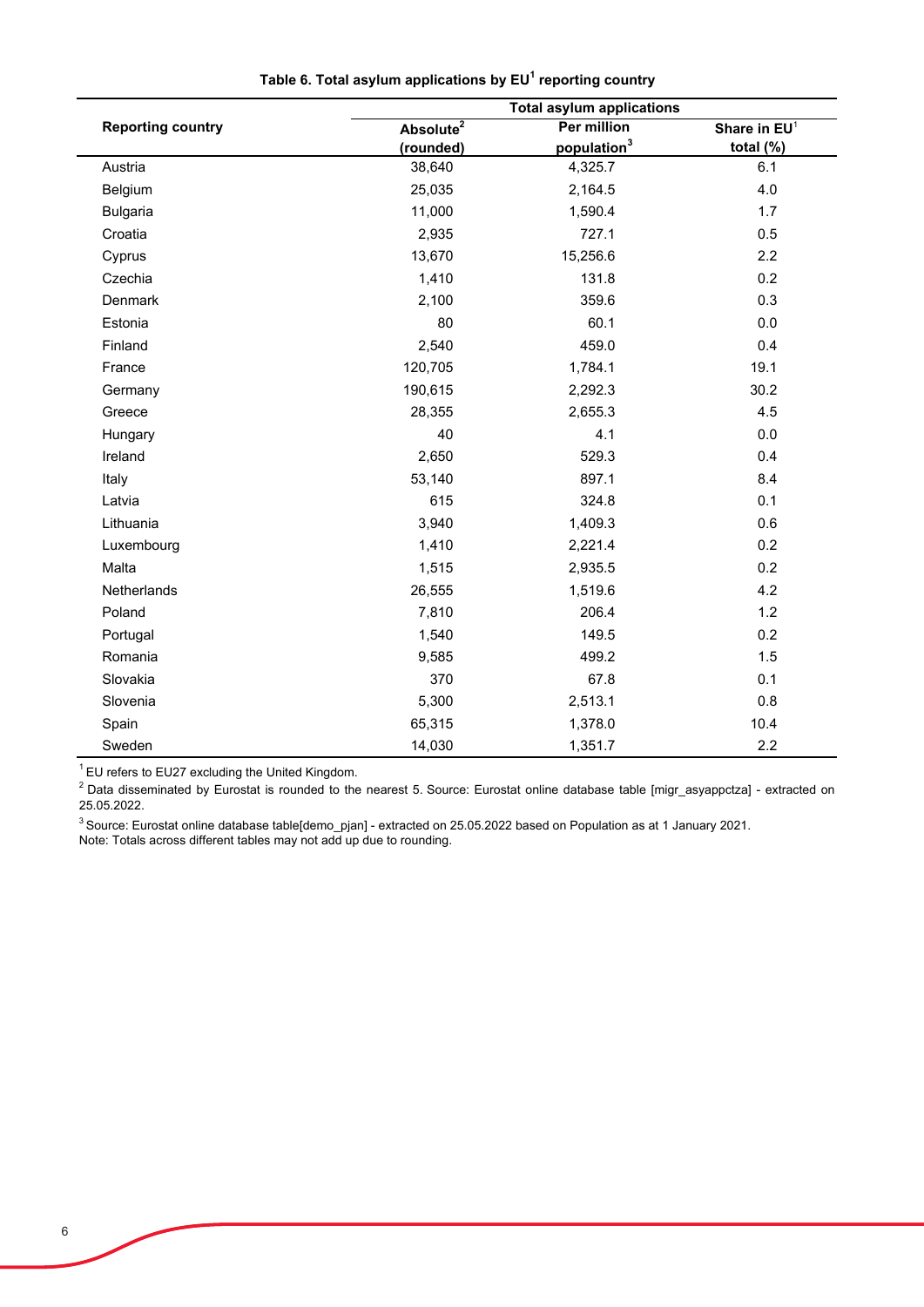

**Chart 3. Total asylum applications by EU reporting country per million population**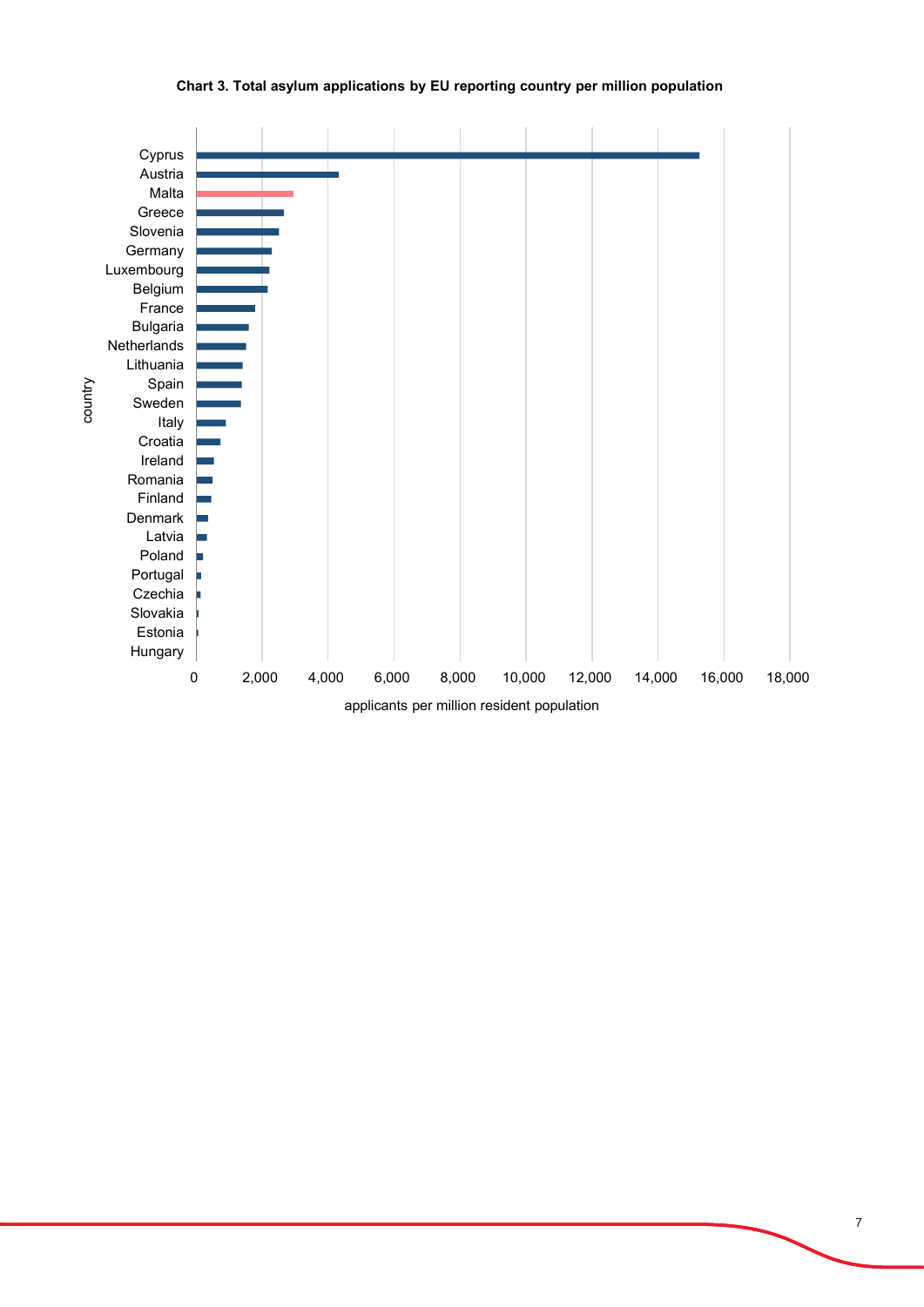**Table 7. Asylum first instance decisions taken by the International Protection Agency by year**

|      | No. of positive decisions |                         |                 | <b>Rejections</b>       |                 |      |              |
|------|---------------------------|-------------------------|-----------------|-------------------------|-----------------|------|--------------|
| Year | <b>Granted</b>            | Other forms             |                 | Total                   |                 |      | <b>Total</b> |
|      | refugee<br>status         | of protection<br>status | <b>Absolute</b> | % positive<br>decisions | <b>Absolute</b> | $\%$ |              |
| 2011 | 70                        | 814                     | 884             | 55.0                    | 722             | 45.0 | 1,606        |
| 2012 | 35                        | 1,398                   | 1,433           | 90.1                    | 157             | 9.9  | 1,590        |
| 2013 | 43                        | 1,563                   | 1.606           | 84.3                    | 299             | 15.7 | 1.905        |
| 2014 | 191                       | 1,068                   | 1,259           | 72.6                    | 476             | 27.4 | 1,735        |
| 2015 | 263                       | 987                     | 1.250           | 83.8                    | 241             | 16.2 | 1,491        |
| 2016 | 167                       | 1,025                   | 1,192           | 83.1                    | 243             | 16.9 | 1,435        |
| 2017 | 167                       | 595                     | 762             | 68.7                    | 347             | 31.3 | 1,109        |
| 2018 | 150                       | 496                     | 646             | 43.1                    | 854             | 56.9 | 1,500        |
| 2019 | 48                        | 359                     | 407             | 39.1                    | 633             | 60.9 | 1,040        |
| 2020 | 74                        | 194                     | 268             | 30.7                    | 605             | 69.3 | 873          |
| 2021 | 18                        | 162                     | 180             | 22.2                    | 629             | 77.8 | 809          |

Notes:

1. The International Protection Agency's (IPA) premises was closed between 13 March 2020 and 17 May 2020 due to the COVID-19 lockdown. However, IPA was still receiving requests to set an appointment to lodge an application.

2. Table on first instance decisions per million population for EU reporting countries is available in the excel version of this news release (Table 7a).

Source: International Protection Agency (IPA)





Note: Data disseminated by Eurostat is rounded to the nearest 5. Data for Lithuania was not available at time of extraction.

Source: Eurostat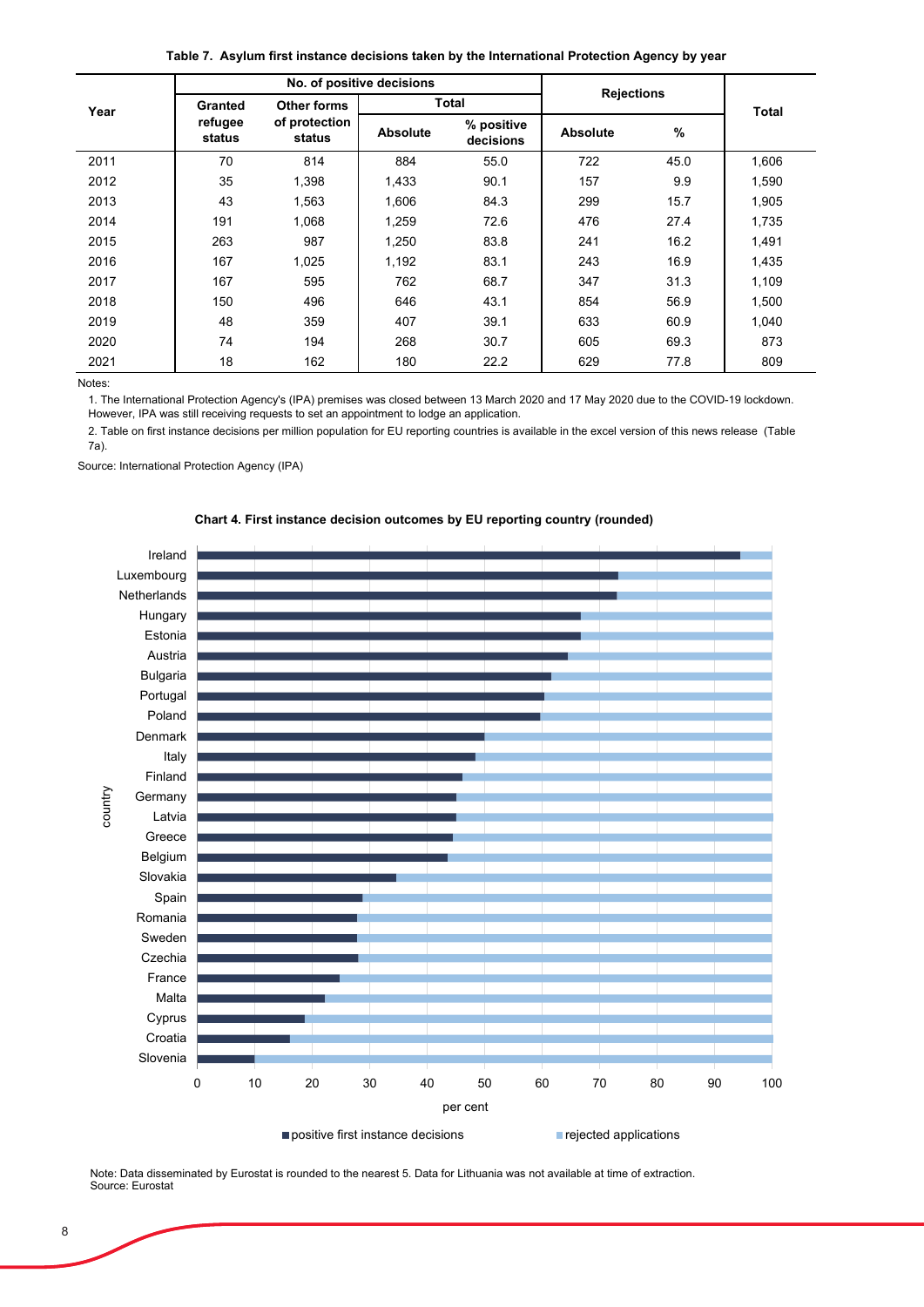|  | Table 8. Top 5 countries of citizenship for beneficiaries granted protection status at first instance |  |  |
|--|-------------------------------------------------------------------------------------------------------|--|--|
|--|-------------------------------------------------------------------------------------------------------|--|--|

| Rank | <b>Country of citizenship</b> | <b>Total</b> | % total beneficiaries |
|------|-------------------------------|--------------|-----------------------|
|      | Eritrea                       | 70           | 38.9                  |
| 2    | Syria                         | 47           | 26.1                  |
| 3    | Libya                         | 36           | 20.0                  |
| 4    | Sudan                         | 10           | 5.6                   |
| 5    | Palestine                     | 4            | 2.2                   |

Note: Table on total positive first instance decisions by sex, country of citizenship and age at decision is available in the excel version of this news release (Table 8a).

Source: International Protection Agency (IPA)

| Table 9. Total appealed asylum first instance decisions          |
|------------------------------------------------------------------|
| filed with the International Protection Appeals Tribunal by year |

| Year | Number of<br>appeals filed |
|------|----------------------------|
| 2011 | 667                        |
| 2012 | 156                        |
| 2013 | 352                        |
| 2014 | 503                        |
| 2015 | 304                        |
| 2016 | 270                        |
| 2017 | 385                        |
| 2018 | 1,001                      |
| 2019 | 794                        |
| 2020 | 728                        |
| 2021 | 730                        |

Note: Table on appealed asylum first instance decisions by sex, country of citizenship and age is available in the excel version of this news release (Table 9a).

Source: International Protection Appeals Tribunal

|                   |                                      | No. of positive decisions |                 |                         |                   |       |              |
|-------------------|--------------------------------------|---------------------------|-----------------|-------------------------|-------------------|-------|--------------|
| Year <sup>1</sup> | <b>Other forms</b><br><b>Granted</b> |                           | <b>Total</b>    |                         | <b>Rejections</b> |       |              |
|                   | refugee<br>status                    | of protection<br>status   | <b>Absolute</b> | % positive<br>decisions | <b>Absolute</b>   | $\%$  | <b>Total</b> |
| 2011              | $\overline{2}$                       |                           | $\overline{2}$  | 0.4                     | 503               | 99.6  | 505          |
| 2012              | 12                                   | 10                        | 22              | 5.0                     | 415               | 95.0  | 437          |
| 2013              | 1                                    | 1                         | 2               | 1.4                     | 137               | 98.6  | 139          |
| 2014              | 10                                   | 24                        | 34              | 13.2                    | 224               | 86.8  | 258          |
| 2015              | 29                                   | 42                        | 71              | 19.1                    | 301               | 80.9  | 372          |
| 2016              | 24                                   | 40                        | 64              | 19.6                    | 263               | 80.4  | 327          |
| 2017              | 24                                   | 27                        | 51              | 13.1                    | 337               | 86.9  | 388          |
| 2018              | $\overline{2}$                       | 4                         | 6               | 0.9                     | 664               | 99.1  | 670          |
| 2019              | 5                                    | 19                        | 24              | 4.8                     | 471               | 95.2  | 495          |
| 2020              | $\overline{2}$                       | 7                         | 9               | 1.8                     | 496               | 98.2  | 505          |
| 2021              | $\overline{\phantom{a}}$             | -                         | -               | $\blacksquare$          | 605               | 100.0 | 605          |

# **Table 10. Asylum final instance decisions taken on appeals by the International Protection Appeals Tribunal by year**

 $1$  Data for 2017 - 2020 have been revised.

Note: Table on final instance decisions per million population for EU reporting countries is available in the excel version of this news release (Table 10a).

Source: International Protection Appeals Tribunal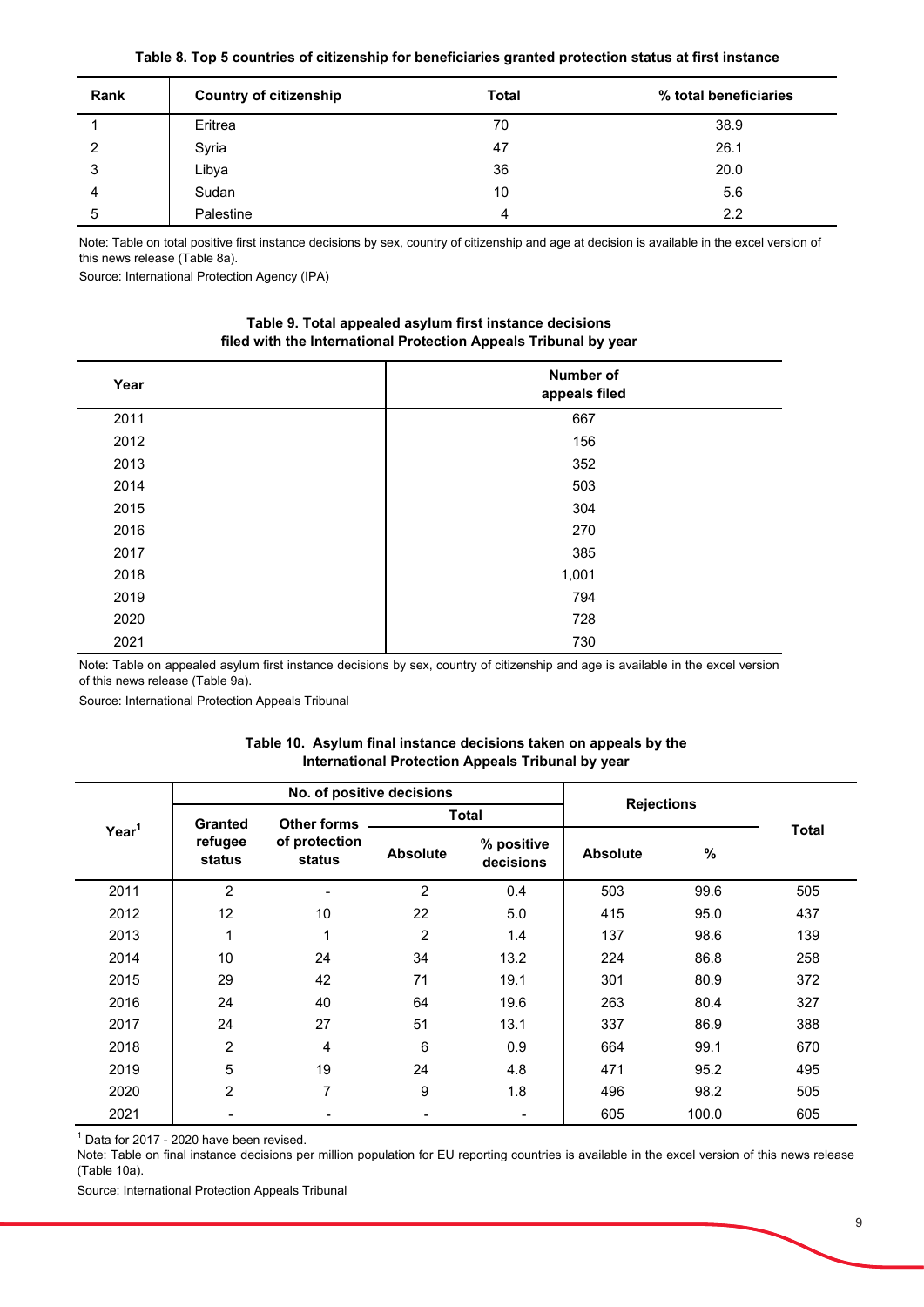

#### **Chart 5. Positivitiy rate for first instance and final instance decisions**

Note: Data on final instance decisions for 2017 - 2020 have been revised.

Source: International Protection Agency (IPA) and International Protection Appeals Tribunal



#### **Chart 6. Final instance decisions by EU reporting country (rounded)**

Note: Data disseminated by Eurostat is rounded to the nearest 5. Data for Lithuania was not available at time of extraction. Hungary reported a total of 0 final instance decisions on appeal in 2021. Source: Eurostat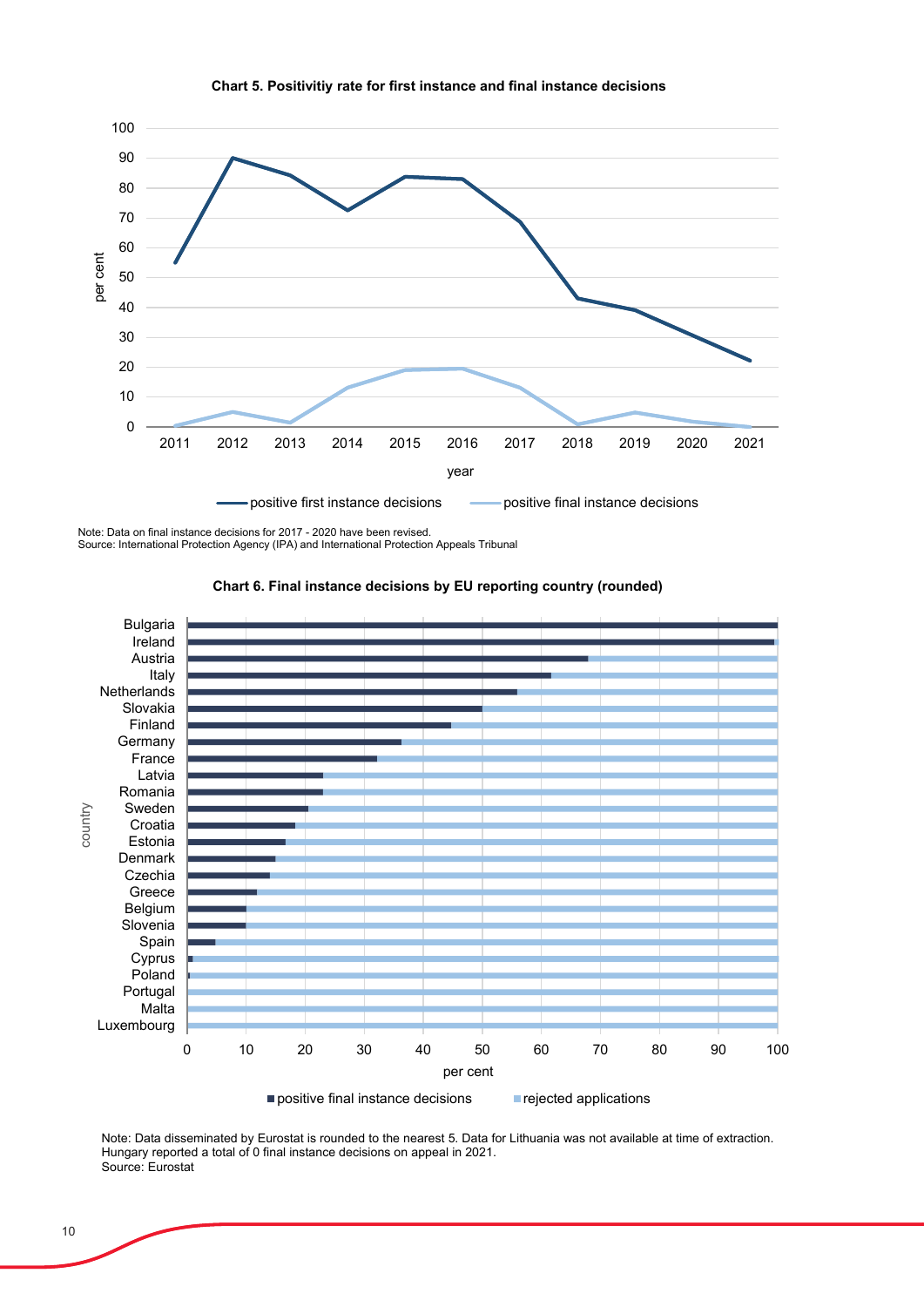| Year | Pending asylum<br>application decision<br>(first instance decision) | Pending<br>appeal decision<br>(final instance decision) | <b>Total</b> |
|------|---------------------------------------------------------------------|---------------------------------------------------------|--------------|
| 2015 | 433                                                                 | 383                                                     | 816          |
| 2016 | 796                                                                 | 276                                                     | 1,072        |
| 2017 | 1,256                                                               | 246                                                     | 1,502        |
| 2018 | 1,516                                                               | 504                                                     | 2,020        |
| 2019 | 3,574                                                               | 685                                                     | 4,259        |
| 2020 | 4,321                                                               | 817                                                     | 5,138        |
| 2021 | 3,262                                                               | 751                                                     | 4,013        |

**Table 11. Total asylum pending decisions as at end of year**

Note: The International Protection Agency's (IPA) premises was closed between 13 March 2020 and 17 May 2020 due to the COVID-19 lockdown. However, IPA was still receiving appointment requests to lodge an application.

Source: International Protection Agency (IPA) and International Protection Appeals Tribunal



**Chart 7. Total asylum pending decisions as at end of year** 

**Pending asylum application decision (first instance decision)** 

Note: The International Protection Agency's (IPA) premises was closed between 13 March 2020 and 17 May 2020 due to the COVID-19 lockdown. However, IPA was still receiving appointment requests to lodge an application. Source: International Protection Agency (IPA), International Protection Appeals Tribunal

| Rank | <b>Country of</b><br>citizenship | <b>Total</b> | % total applicants |
|------|----------------------------------|--------------|--------------------|
| 1    | Sudan                            | 695          | 17.3               |
| 2    | Syria                            | 460          | 11.5               |
| 3    | Eriteria                         | 311          | 7.7                |
| 4    | Somalia                          | 297          | 7.4                |
|      | Nigeria                          | 295          | 7.4                |

# **Table 12. Top 5 countries of citizenship pending asylum decisions**

Note: Table on pending decisions by sex, country of citizenship and age is available in the excel version of this news release (Table 12a).

Source: International Protection Agency (IPA) and International Protection Appeals Tribunal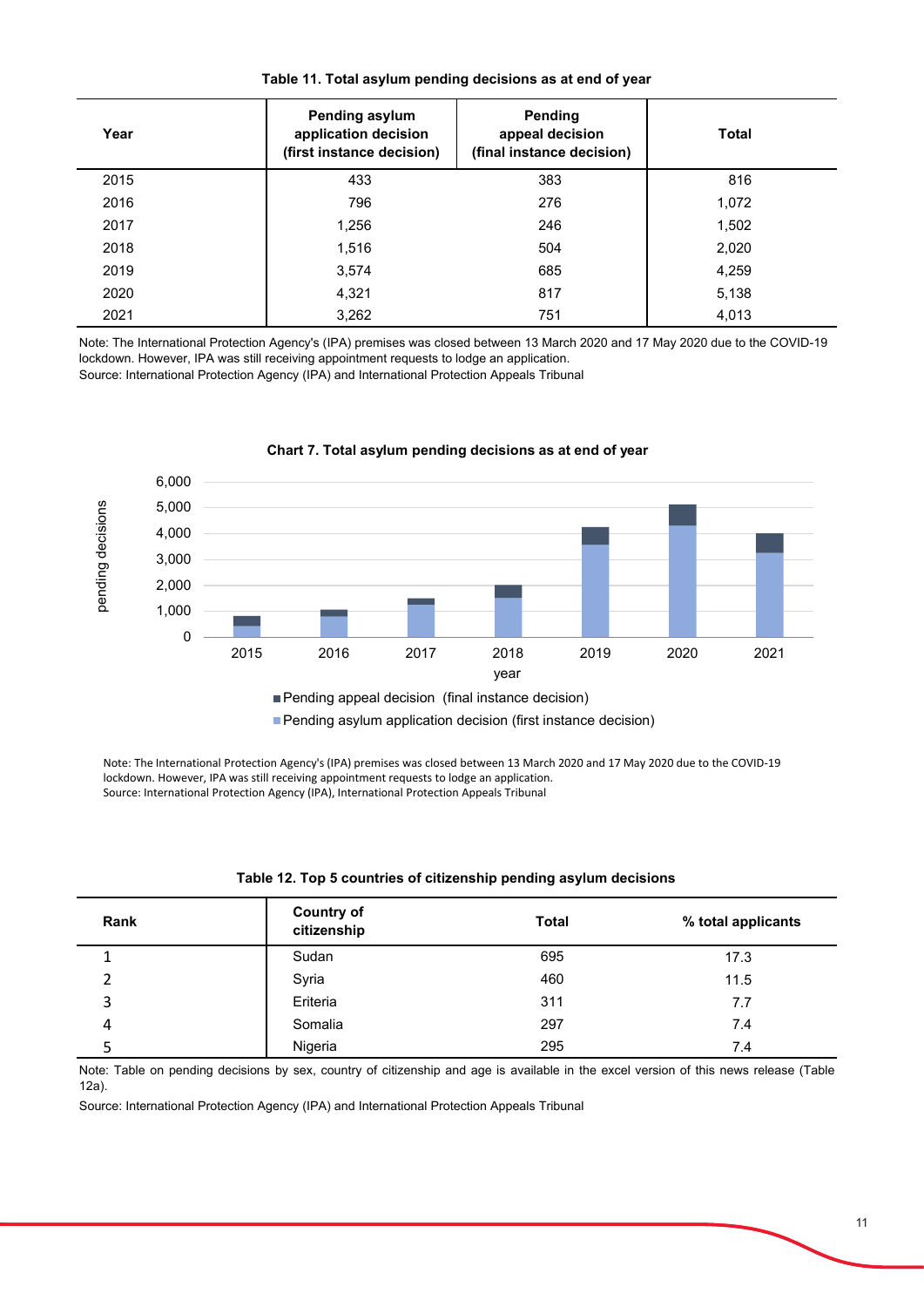**Table 13. Migrants residing in open centres by locality as at end of year**

| Locality           | 2019  | 2020  | 2021 |
|--------------------|-------|-------|------|
| Fgura              | 50    | 41    | 16   |
| Hal Far            | 1,238 | 1,631 | 729  |
| Marsa <sup>+</sup> | 120   | 73    | 84   |
| <b>Total</b>       | 1,408 | 1,745 | 829  |

 $1$  Includes only individuals residing in the Initial Reception Centre.

Source: The Agency for the Welfare of Asylum Seekers (AWAS)

|  |  | Table 14. Migrants residing in open centres by sex and year |  |  |  |  |  |
|--|--|-------------------------------------------------------------|--|--|--|--|--|
|--|--|-------------------------------------------------------------|--|--|--|--|--|

| Year <sup>1</sup> | <b>Males</b> | <b>Females</b> | <b>Total</b> |
|-------------------|--------------|----------------|--------------|
| 2015              | 311          | 28             | 339          |
| 2016              | 360          | 41             | 401          |
| 2017              | 535          | 109            | 644          |
| 2018              | 898          | 171            | 1,069        |
| 2019              | 1,287        | 121            | 1,408        |
| 2020              | 1,564        | 181            | 1,745        |
| 2021              | 629          | 200            | 829          |

 $^\text{\tiny{1}}$  Data for reference year 2018 have been revised

Source: The Agency for the Welfare of Asylum Seekers (AWAS)

| Rank | <b>Country of</b><br>citizenship | <b>Total</b> | % total<br>residents |
|------|----------------------------------|--------------|----------------------|
|      | Eritrea                          | 172          | 20.7                 |
| 2    | Sudan                            | 119          | 14.4                 |
| 3    | Syria                            | 119          | 14.4                 |
| 4    | Nigeria                          | 62           | 7.5                  |
| 5    | Somalia                          | 56           | 6.8                  |

# **Table 15. Top 5 countries of citizenship for residents in open centres**

Source: The Agency for the Welfare of Asylum Seekers Note: Table on total open centre by country of citizenship is available in the excel version of this news release (Table 15a).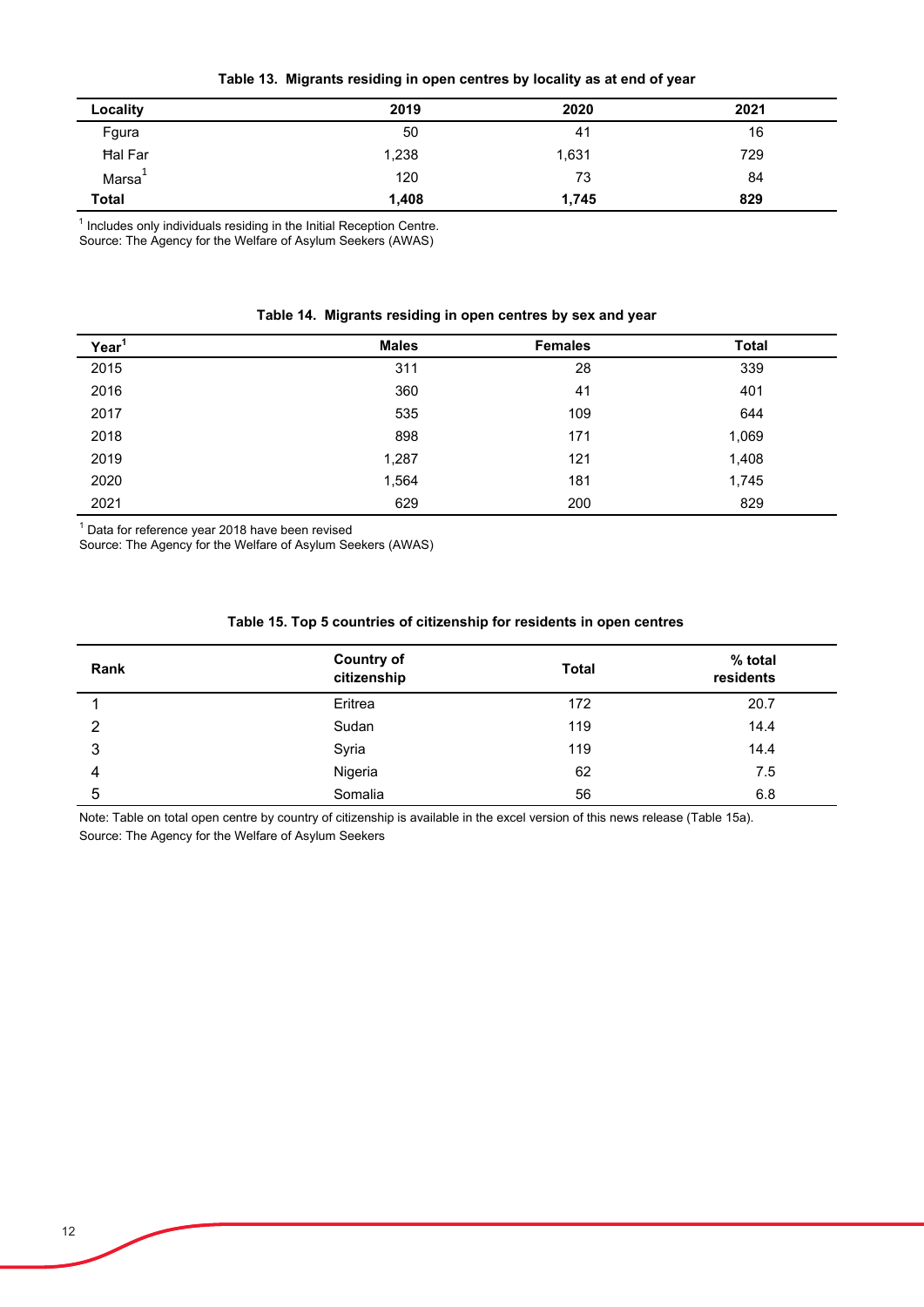| Year of<br>departure | <b>Number of persons</b><br>resettled <sup>1</sup> | Number of<br>persons returned<br>to country of origin | <b>Number of persons</b><br>relocated <sup>2</sup> |
|----------------------|----------------------------------------------------|-------------------------------------------------------|----------------------------------------------------|
| 2011                 | 180                                                | 31                                                    | 164                                                |
| 2012                 | 315                                                | 39                                                    | 105                                                |
| 2013                 | 412                                                | 55                                                    | 16                                                 |
| 2014                 | 579                                                | 75                                                    |                                                    |
| 2015                 | 570                                                | 12                                                    |                                                    |
| 2016                 | 461                                                | 14                                                    |                                                    |
| 2017                 | 173                                                | 19                                                    |                                                    |
| 2018                 | 81                                                 | 22                                                    | 423                                                |
| 2019                 | 16                                                 | 16                                                    | 619                                                |
| 2020                 |                                                    | 7                                                     | 273                                                |
| 2021                 | 10                                                 | 40                                                    | 238                                                |

# **Table 16. Persons benefitting from resettlement, assisted voluntary return (AVR) programmes and relocation measures by year of departure**

<sup>1</sup> Persons benefitting from resettlement programmes to States outside of the EU+.

² Persons benefitting from relocation measures to EU+ States.

Source: Third Country Nationals Unit, Ministry for Home Affairs, Security, Reforms and Equality



**Chart 8. Persons benefitting from resettlements, assisted voluntary return (AVR) programmes and relocation measures**

Number of persons resettled<sup>1</sup> Number of persons returned to country of origin Number of persons relocated<sup>2</sup>

<sup>1</sup> Persons benefitting from resettlement programmes to States outside of the EU+.

² Persons benefitting from relocation measures to EU+ States.

Source: Third Country Nationals Unit, Ministry for Home Affairs, Security, Reforms and Equality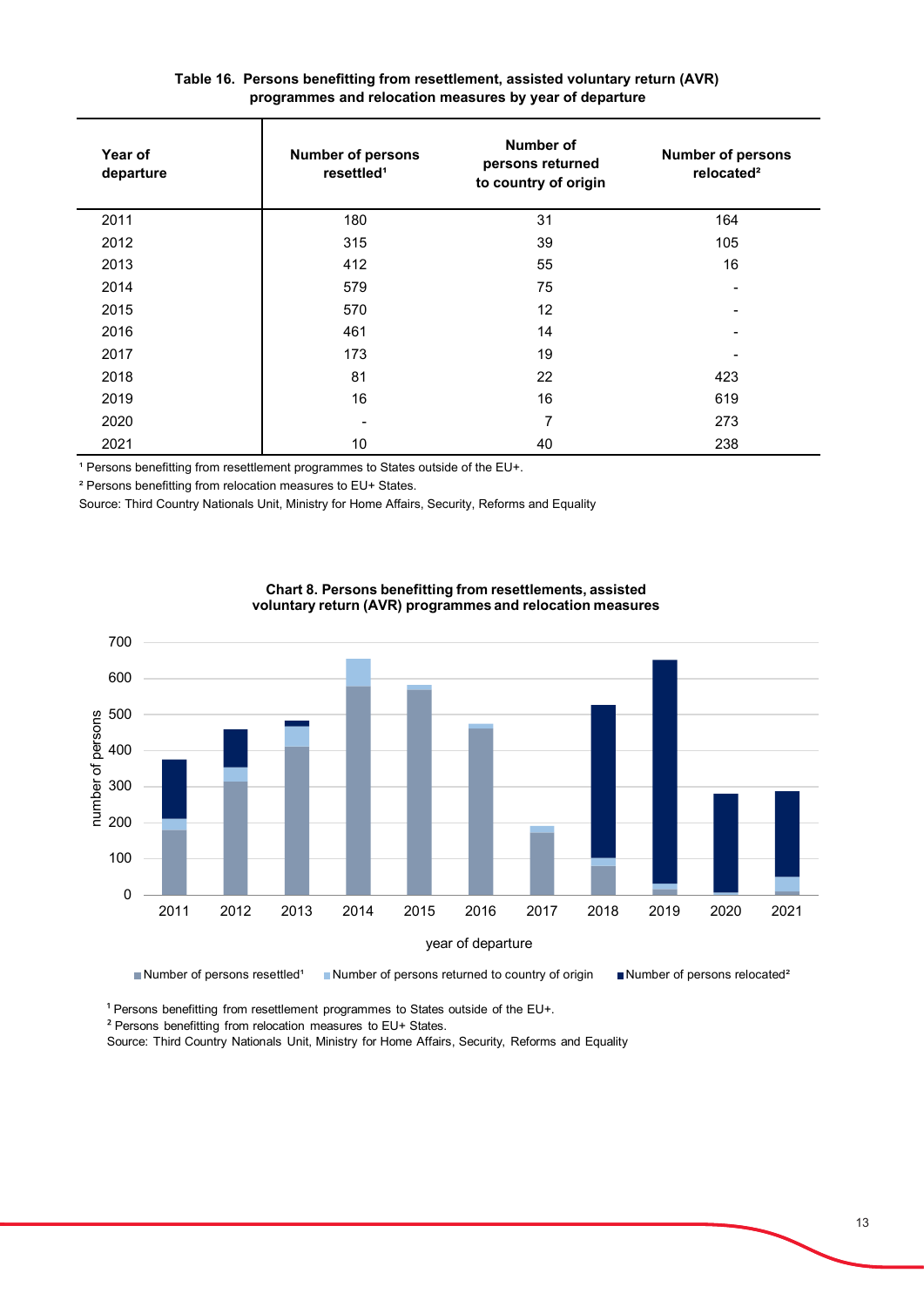## **Methodological Notes**

- 1. This news release makes reference to various sources available to the NSO, including:
	- **The International Protection Agency (IPA):** data related to applications for asylum and asylum first decisions in Malta (previously known as The Office of the Refugee Commissioner).
	- **The International Protection Appeals Tribunal:** data related to appeals of asylum decisions and final instance decisions.
	- **Agency for the Welfare of Asylum Seekers (AWAS):** data related to open centres.
	- **Police General Headquarters - Immigration Section:** data on boat arrivals and on forced returns involving third-country nationals.
	- **Third Country Nationals Unit, Ministry for Home Affairs, Security, Reforms and Equality :** data on resettlements, assisted voluntary returns and relocations.
- 2. Asylum data are being presented in alignment with Eurostat guidelines provided in relation to Regulation (EC) No. 862/2007 amended by Regulation (EC) No. 851/2020. Methodological information regarding applications can be accessed at:

Methodological information regarding decisions on applications can be accessed at: http://ec.europa.eu/eurostat/cache/metadata/en/migr\_asydec\_esms.htm http://ec.europa.eu/eurostat/cache/metadata/en/migr\_asyapp\_esms.htm

- 3. **Definitions**
	- **Asylum seeker:** A person who has requested asylum in a country and is awaiting a decision on the application under relevant national and international processes. This definition generally refers to all who apply for protection on an individual basis, irrespective of whether they lodge their application on arrival at an airport or land border, or from inside the country, and irrespective of whether they entered the territory legally or illegally*.*
	- **Asylum applicant:** A person having submitted an application for international protection.
	- **Application for asylum:** The application made by a third-country national or a stateless person which can be understood as a request for international protection from a Member State under the Geneva Convention. Any application for international protection is presumed to be an application for asylum unless a third-country national or a stateless person explicitly requests another kind of protection that can be applied for separately. An application for asylum is deemed to have been lodged once a form is submitted by the applicant for asylum or a report prepared by the authorities has reached the competent authorities.
	- **Assisted voluntary returns (AVR):** Programmes which provide administrative and financial support to nonnationals residing in the country who wish to return permanently to their country of origin. Such support also ensures that their return is sustainable.
	- **Geneva Convention status:** Refugee status granted within the meaning of Article 1 of the Geneva Convention relating to the Status of Refugees of 28th July 1951 to a person "owing to well-founded fear of being persecuted for reasons of race, religion, nationality, membership of a particular social group or political opinion, is outside the country of his nationality and is unable or, owing to such fear, is unwilling to avail himself of the protection of that country; or who, not having a nationality and being outside the country of his former habitual residence as a result of such events, is unable or, owing to such fear, is unwilling to return to it".
	- **First instance decision:** A decision granted by the respective authority acting as a first instance of the administrative/judicial asylum procedure in the receiving country. In Malta, the authority is the International Protection Agency (IPA).
	- **Final instance decision:** A decision against which there is no further possibility to appeal on the substance of the decision but only on procedural grounds. In Malta, such decisions are taken by the International Protection Appeals Tribunal.
	- **Open centre population:** The Open Centre population includes persons residing in Ħal Far Tent Village, Ħal Far Open Centre, Ħal Far Family Centre, Dar il-Liedna, Peace Lab and Marsa Open Centre (The Initial Reception Centre).
	- **Person being a subject of a pending application:** A person who is the subject of an application for international protection under consideration by the responsible national authority at the end of the reference period. It includes the number of persons with pending applications at all instances of the administrative and/or judicial procedure.
	- **Person granted authorisation to stay for humanitarian reasons:** A person covered by a decision granting authorisation to stay for humanitarian reasons under national law concerning international protection. It includes persons who are not eligible for international protection but are nonetheless protected against removal.